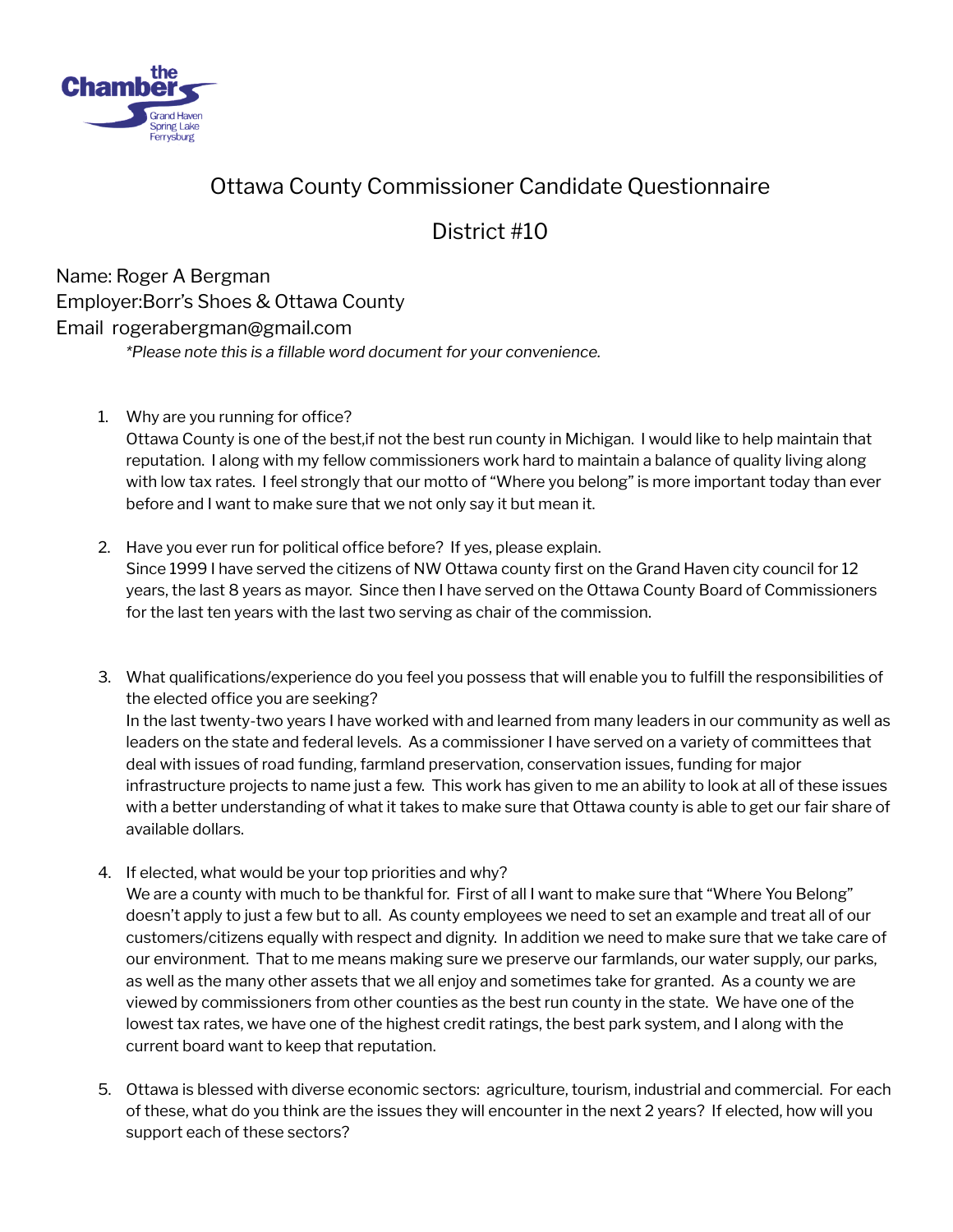We in Ottawa County are either the top producer of agricultural or close to the top. We need to continue our efforts to permanently protect some of our farmland for future generations. We as commissioners have worked with our parks board to make our park system one of the best in the state and region. We need to continue that work along with working with the road commission providing for the extra bike path alongside some of our scenic routes in the county. Tourism in the future may take many different paths and we need to look for ways to provide for all of these. Both industry and commercial interests thrive in an environment that is inclusive and free of barriers. As a county we are working with our employees to make sure they set an example of what it means to be welcoming to all in our workplaces. As more citizens see Ottawa county as a place they want to work, live and play we will realize what they can bring in terms of job skills for our industry as well as our commercial interests.

 6. Safety for all citizens is a protection we expect. If elected, how will you ensure that the Ottawa County Sherriff's Department, Ottawa County Health Department and Ottawa County Court system equally and fairly provides safety to all residents?

 As commissioners we have hired a DE & I director and one of her goals is provide leadership and training for all of our employees, from the sheriff officers to the parole officers, from the health care nurses to the jail employees, in other words all employees. This training is to help each of them to set aside any biases they may have to provide equal services to all. As a county we are also providing this kind of training for our cities and townships when requested.

 7. Ottawa County is financially more secure than many other Michigan counties. This is due to previous boards and administrations wisely spending and saving revenues. If elected, what will be your spending priorities for county dollars?

 Having served on the finance committee for almost ten years I have been able to see and appreciate how department heads make sure that any new spending proposal they send to finance is carefully researched before asking. If elected I would continue to make sure the financing of our new Family Justice Center, is cost effective. I would also continue to find ways to compensate our employees fairly in the short term as well as long term because I believe that our employees are one of our greatest assets. In addition I feel it is important to long at the long term needs of the county and always be prepared for the "what ifs"

 8. Ottawa County is one of the fastest growing counties in Michigan, attracting people from many cultures, ethnicities, and lifestyles to support the growth of businesses throughout the county, if elected, how will you support diversity, inclusion and equity at the county level. I have supported and will continue to support our efforts to not only help our employees in their understanding of what " *where you belong* " means but in doing so setting an example for our county as a whole. Because I serve as a commissioner I have already come to appreciate how this program has changed some of my own personal biases. I also admit that I have much to learn from others around me and look forward to working at the county with people from different backgrounds.

 If you have any endorsements, current or past community or business affiliations that you would like to share, please note below.

 I have been in retail for almost 56 years, first in sales then ownership and then just a few hours a week doing their books. In addition I have held many different offices in merchant organizations, chambers, church boards and for the last 22 years been involved in politics. Here is what some folks have said about me.